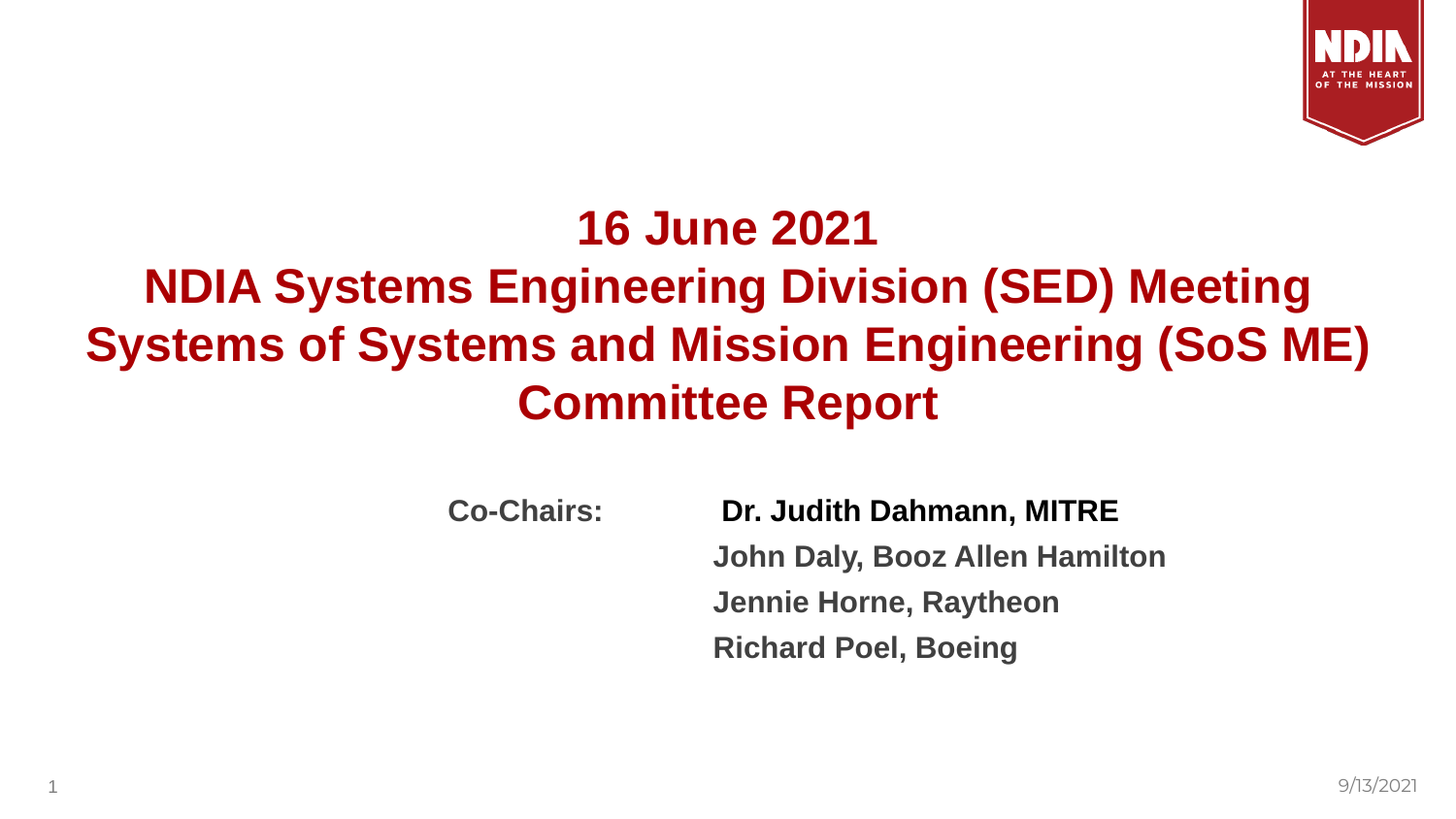### **Updates (1 of 2)**



## • **SoS Engineering Collaborators Interchange (SoSECIE)**

- Link to announcements and records are now on the NDIA SED webpage
- Current events
	- June  $15<sup>th</sup>$ 
		- **TOPIC:** Implementing a Digital Engineering Environment for Mission Engineering
		- **SPEAKERS:** Dr. Jeffrey Boulware, Jason Anderson, Nathan Norwood, Matthew **Cotter**
	- June 29<sup>th</sup>
		- **TOPIC:** Digital Engineering: From Toolchain to Platform
		- **SPEAKER:** Dr. Aleksandra Markina-Khusid

### **[SoSECIE@mitre.org](mailto:SoSECIE@mitre.org) for more information <https://mitre.tahoe.appsembler.com/blog> for recording**